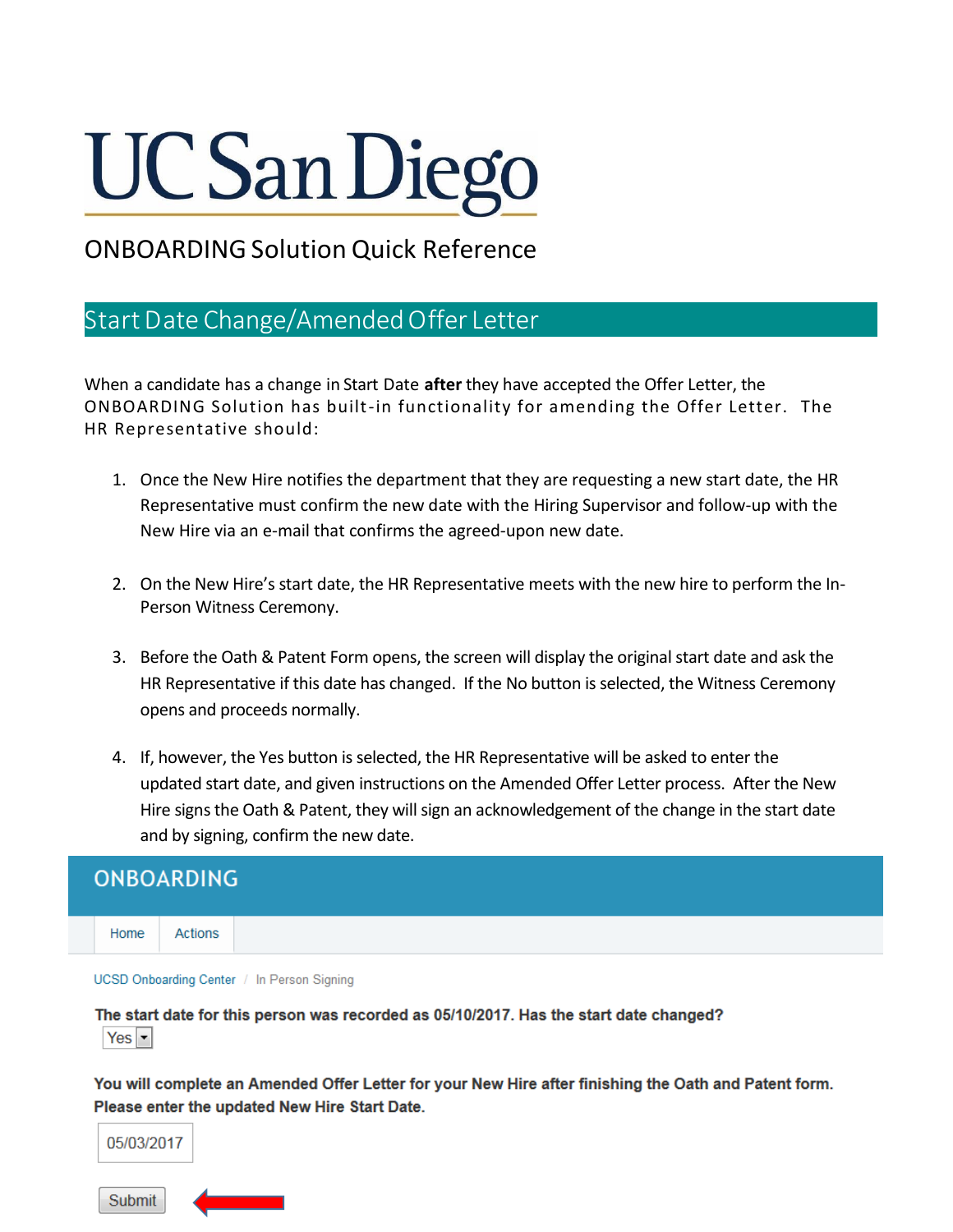Once the Oath & Patent Form is signed, the following Amended Offer Letter screen opens:

| UNIVERSITY OF CALIFORNIA SAN DIEGO                                                                                       |
|--------------------------------------------------------------------------------------------------------------------------|
| <b>Employment Agreement</b>                                                                                              |
| <b>Offer Letter Modification</b>                                                                                         |
|                                                                                                                          |
|                                                                                                                          |
| This offer letter modification incorporates by reference the current language of all provisions of the original          |
| 04/26/2017 between the University of California, San Diego and<br>offer letter provided on                               |
| Flower<br>with the change in start date as indicated below:<br>Daisy                                                     |
|                                                                                                                          |
|                                                                                                                          |
| <b>START DATE</b><br>1.<br>05/10/2017 has been modified and now is effective on<br>05/03/2017.<br>Original start date of |
|                                                                                                                          |
| All terms, conditions and benefits of employment will begin as of this new date, provided the candidate has met all      |
| required conditions of employment within the United States of America and the University of California, San Diego.       |
|                                                                                                                          |
|                                                                                                                          |
| Sign                                                                                                                     |
| 4/26/2017<br>Date Signed:<br>ГX                                                                                          |
| Date Signed:<br>ГX                                                                                                       |
|                                                                                                                          |

Please note the highlighted change in start dates, which is what the new hire is confirming by signing the document.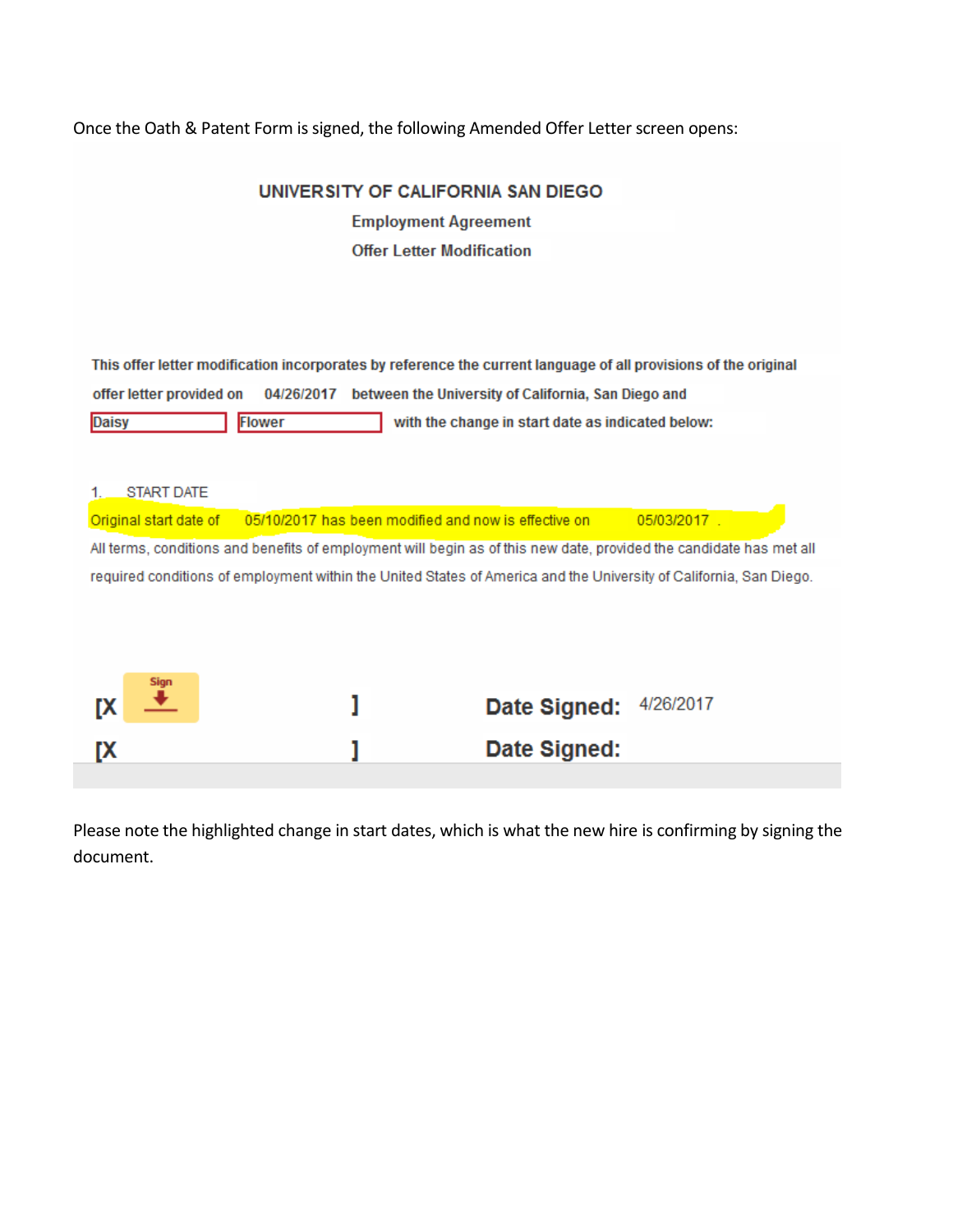| <b>Offer Letter Modification</b><br>This offer letter modification incorporates by reference the current language of all provisions of the original<br>offer letter provided on<br>04/26/2017 between the University of California, San Diego and<br><b>Flower</b><br>Daisy<br><b>START DATE</b><br>05/10/2017 has been modified and now is effective on<br>Original start date of<br>All terms, conditions and benefits of employment will begin as of this new date, provided the candidate has met all<br>required conditions of employment within the United States of America and the University of California, San Diego.<br>DocuSigned by: |                                                   |
|---------------------------------------------------------------------------------------------------------------------------------------------------------------------------------------------------------------------------------------------------------------------------------------------------------------------------------------------------------------------------------------------------------------------------------------------------------------------------------------------------------------------------------------------------------------------------------------------------------------------------------------------------|---------------------------------------------------|
|                                                                                                                                                                                                                                                                                                                                                                                                                                                                                                                                                                                                                                                   |                                                   |
|                                                                                                                                                                                                                                                                                                                                                                                                                                                                                                                                                                                                                                                   |                                                   |
|                                                                                                                                                                                                                                                                                                                                                                                                                                                                                                                                                                                                                                                   |                                                   |
|                                                                                                                                                                                                                                                                                                                                                                                                                                                                                                                                                                                                                                                   |                                                   |
|                                                                                                                                                                                                                                                                                                                                                                                                                                                                                                                                                                                                                                                   | with the change in start date as indicated below: |
|                                                                                                                                                                                                                                                                                                                                                                                                                                                                                                                                                                                                                                                   | 05/03/2017.                                       |
|                                                                                                                                                                                                                                                                                                                                                                                                                                                                                                                                                                                                                                                   |                                                   |
|                                                                                                                                                                                                                                                                                                                                                                                                                                                                                                                                                                                                                                                   | 4/26/2017<br>Date Signed:                         |
| 163D1C3717B8405<br>Date Signed:<br>[X                                                                                                                                                                                                                                                                                                                                                                                                                                                                                                                                                                                                             |                                                   |

5. This Offer Letter Modification Document, or Amended Offer Letter, will be digitally stored with the New Hire's record.

Once the new hire signs the Offer Letter Modification, the HR Representative witnesses the new hire's signature on the Oath/Patent and counter-signs the Offer Letter Modification. At this point, the Oath/Patent Signing Ceremony is complete.